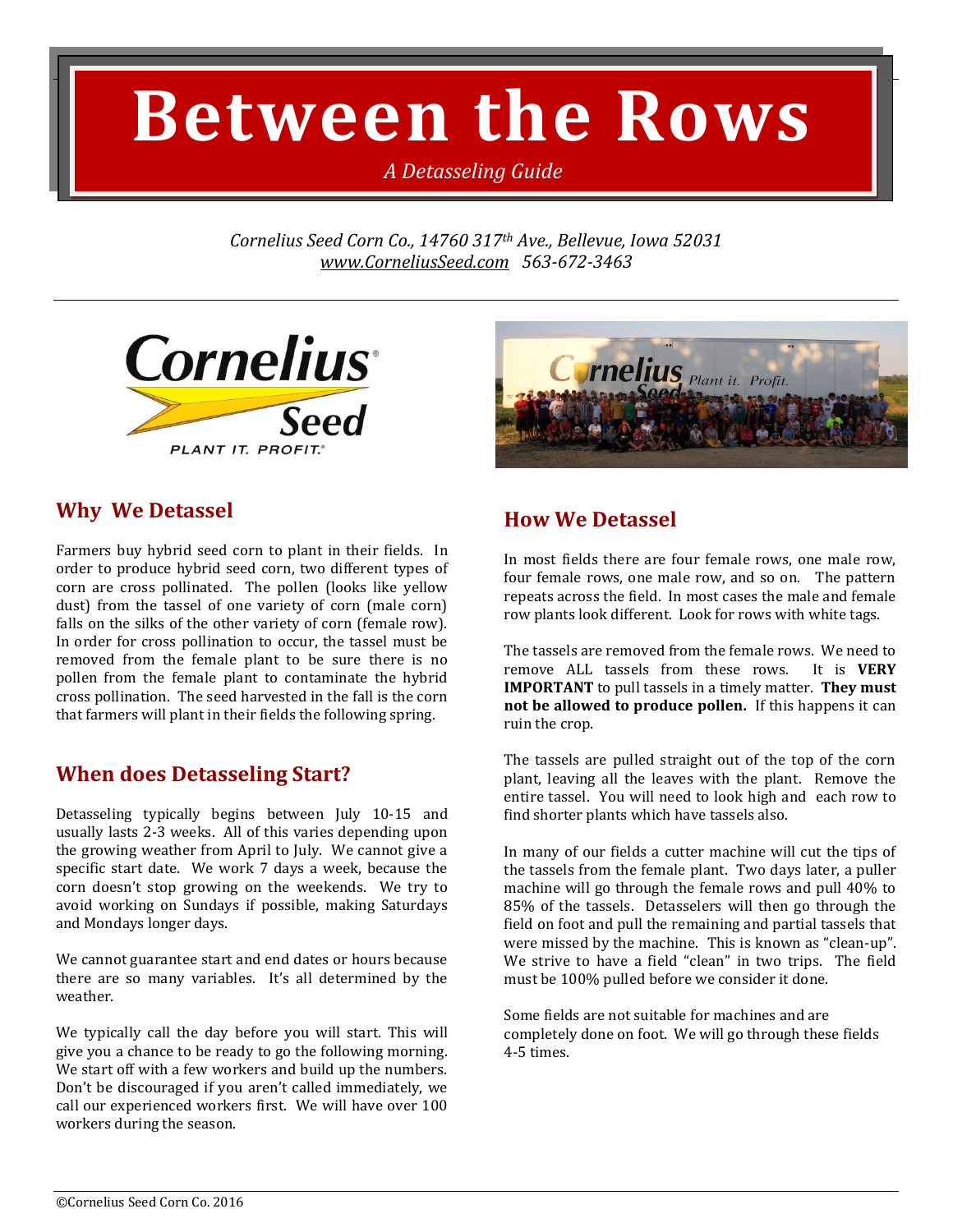## **Attendance**

Since the season only lasts 2-3 weeks, excused absences are in-season school activities only. Camps and vacations **do not** qualify. Other special circumstances will be determined on an individual basis including school driver's education,



medical or family

emergencies, and orthodontist appointments. We are counting on you, so plan to be here.

Speak with Will Cornelius for special circumstances.

There is a sign out sheet inside the door of the warehouse where we meet for roll call. *You must sign out at least the day before and give the reason you will not be here.* Arrangements will be made to bring you back to the office if you have to leave early. Unless it is an unforeseen circumstance, try to avoid telling us in the mornings that you need to leave early. Mornings are very busy and we try to prepare as much as we can the night before.

#### **Transportation**

You will be responsible for providing your own transportation to the Cornelius Seed office during detasseling season. We provide transportation to and from the fields. We will, upon request, give the names of other detasselers from your community who are working so you can carpool.

#### **What Detasseling Does for You**

Employers take notice when detasseling is listed on a job application or resume. This is when your attendance and work bonuses become important. We have heard many stories of how detasseling on a resume puts you to the top of the pile. Most employers in the Midwest recognize that



detasseling is a tough job and doing it well means working in less than ideal conditions. It tells mountains about the character and work ethic of the person applying to work for them.

# **Payroll Details**

Paychecks will be mailed at the end of the season.

Each worker must fill out the following forms before paychecks can be issued:

- I-9 Employment Eligibility Form with correct identification. One each from list B and List C are required. The complete lists are on the back of the I-9 form.
- **List B Documents are:** Driver's License, Learner's Permit, School ID with picture, or School Report Card (if under 18).
- **List C Documents are:** Social Security Card, Certified Birth Certificate.
- W-4 Withholding Allowance Certificate
- Authorization to Mail Paycheck

These forms are mailed to you or can be acquired at the office. Contact the office if you feel there is an error in pay.

#### *Paychecks will be mailed at the end of the season.*

#### **Earning your Bonuses**

We have opportunities for you to earn bonuses. These bonuses are:

- Years of experience with Cornelius Seed.
- Attendance incentive for those who are always here when needed.
- Positive attitude and satisfactory work.
- Bonus for working on Sunday.

The following are the criteria you will be evaluated on for bonuses:

- Attendance here each day as needed.
- On time here for roll call and ready to go.
- Quality of work.
- Doing what you are told to do without comment.
- Initiative doing what needs to be done before you are told.
- Remembering your pencil.

To be eligible, you must not have quit, but worked until we lay you off as the season winds down.

#### **Directions**

We are located 3 miles east of Andrew or 3 miles west of Springbrook on E17 (or  $150<sup>th</sup>$  St). The plant is on the south side of the highway. Parking is available on the grounds. Please do not park on the road. Roll call is taken at the south side of the office.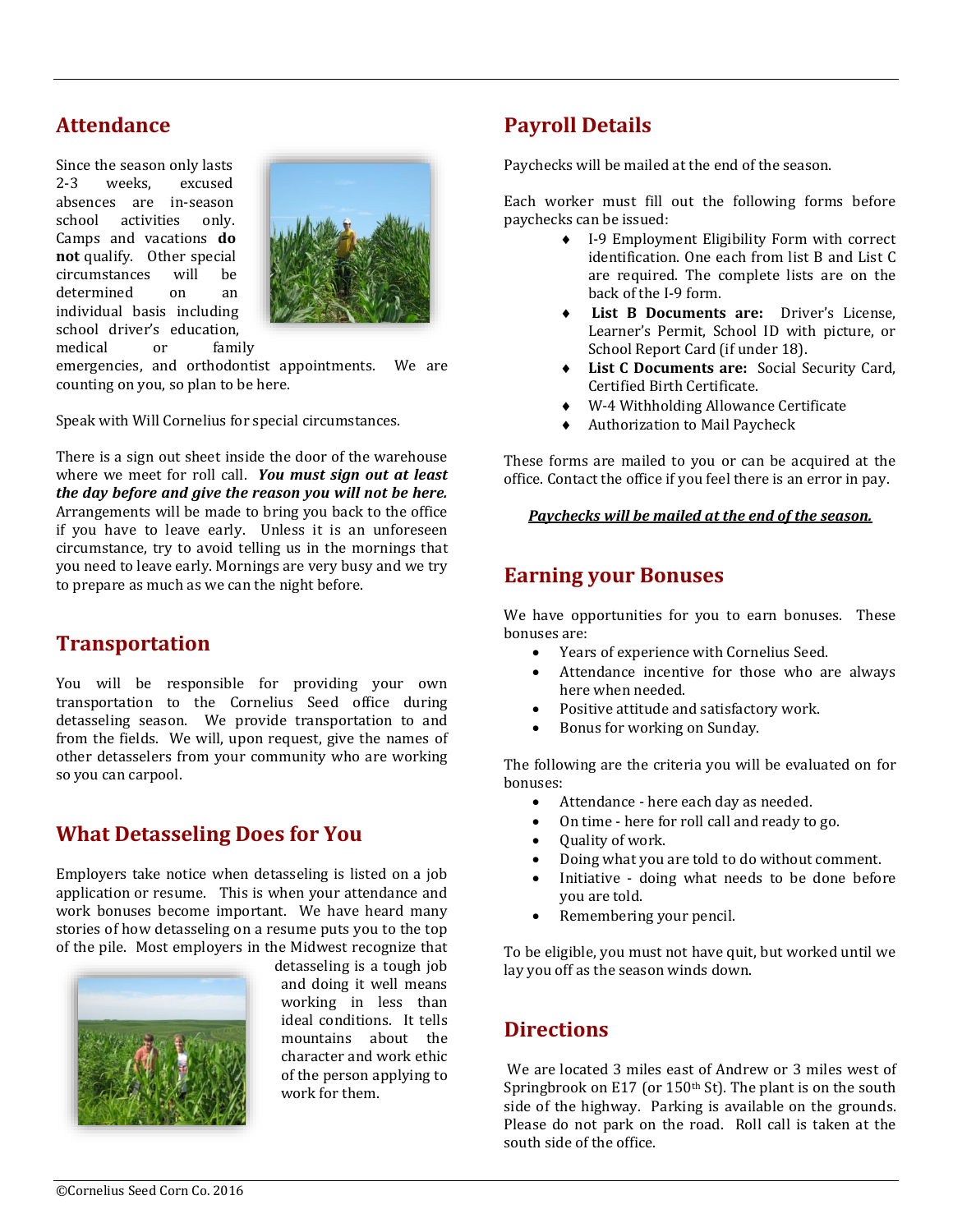

# **Typical Work Day**

You need to be here at the Cornelius Seed office, 3 miles east of Andrew at 6:45 a.m. We begin with roll call prior to 7:00 a.m. You be assigned to a crew of 8-12 members. Your crew leader will transport you to the field in a van.

There will be an unpaid lunch break. If you leave the field for lunch, your lunch time runs from the time you leave the field until you re-enter it.

We try to be done as early as possible in the afternoon, but some days you may leave the field as late as 6:00 p.m. This may happen in the peak of the season when the most corn needs to be detasseled. You will have access to a telephone in the office if you need to call for a ride.

*Respect and courtesy for yourself and others is always appropriate.*

# **Making It through the Season**

- Get a good night's sleep every night.
- Eat a good breakfast and bring healthy food for lunch.
- **Drink plenty of water throughout the day.**
- Use sunscreen and reapply through the day.
- Bring rain gear for the rainy days.
- Keep a positive attitude the season is short.
- If you can make it through the first three days, you will make the season.

Remember that paycheck at the end!

# **In the Field**

You will be assigned a set (2) rows of corn. Always start on the right side of your set. Put your name on the tag of the row you take. Sign the tag on the other row when you get the second row done. Record the number of the trips through the set in front of your name, i.e. 1 for the first time, 2 for the second time, etc. Leave your water jug at the end of the row, so others know the set is taken.

| 2)<br>3)<br>$4)$ - |  |
|--------------------|--|
|                    |  |
|                    |  |
|                    |  |
|                    |  |

When you come to a grass hollow, mark the

row you come out of. Carefully count the rows on the other side to continue on the same set. There are often wheel tracks to follow to help you stay on your set.

When you complete your set, find the next set and start it. When you complete your last row in a portion of a field, help the others finish their rows so you can move to another field.

# **Keep Things Cleaned Up**

Do not leave any pop cans or other litter in the field. Keep lawns free of all trash including candy wrappers, cans, pop can tabs, etc. Keep your trash in your lunch box. A garbage can will be available at the office.

Please keep the vans clear of trash. Check for coats, boots, lunch boxes and water jugs at the end of the day.

#### **What to Wear**

Mornings are cold and wet and afternoons are hot and humid for the most part. Wear old clothes since they will be worn out when the season is over.

- We suggest dressing in layers. By dressing this way, you can remove layers as the dew dries. The bottom layer could be shorts and a t-shirt or tank top. Some people prefer a light weight long sleeve shirt. The next layer should be lightweight pants and a sweatshirt. If it is cold you can add a light weight jacket.
- You may want to wear a rain suit over that as the dew is heavy in the morning.
- For shoes we recommend old shoes and/or swamp/rain boots.
- A wet cloth or cooling neck wrap around your neck helps keep you cool.
- **Remember you are working in a public environment. Appropriate clothes are required.**